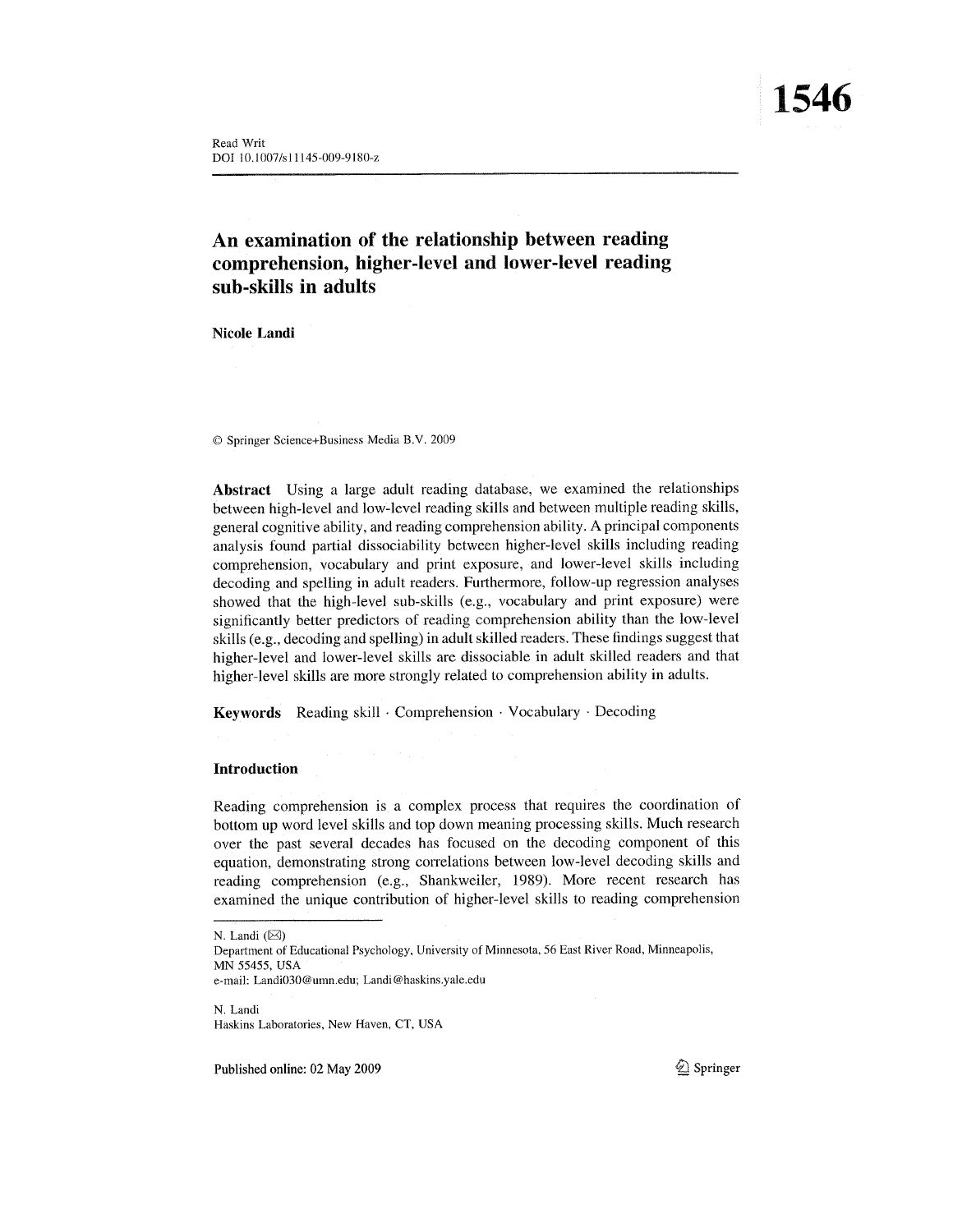(e.g., Landi & Perfetti, [2007;](#page-15-0) Nation & Snowling, [1998;](#page-15-0) Yuill & Oakhill, [1991\)](#page-16-0). The bulk of the research exploring both lower-level and higher-level contributions has been done with school age children, leaving the population of adults relatively ignored. Understanding reading compression and the skills necessary for adequate comprehension in adults will provide a more complete understanding of comprehension ability. This paper will briefly review findings from studies with children and adult poor readers that examine the relationship between comprehension and other relevant skills (e.g., decoding, working memory, and semantic processing) and the few studies that have looked at this relationship in skilled adults. Moreover, I report findings that further specify the relationship between lower-level and higherlevel reading skills in skilled adult readers and on the relationship between lowlevel and high-level sub-skills and reading comprehension in adults.

#### Relationship between low-level decoding skill and reading comprehension

Comprehension requires accurate word decoding and recognition, thus, it is no surprise that decoding ability and word recognition skills are highly predictive of comprehension ability (Perfetti & Hart, [2001;](#page-16-0) Shankweiler et al., [1999](#page-16-0)). Although this is particularly true for young children whose word reading skills are still developing (Curtis, [1980](#page-15-0)), low-level skills such as decoding have also been shown to account for unique variance in comprehension ability in older children, even for skilled readers (Shankweiler et al., [1996](#page-16-0)). It should be noted the importance of decoding skill in these studies may in part be due to the deep orthography of English—a recent study involving Greek speaking 4th graders and found word reading skills (spelling, word and pseudoword reading accuracy, and fluency) to predict comprehension ability before verbal ability and vocabulary were taken into account, but not after (Protopapas, Sideridis, Simos, & Mouzaki, [2007](#page-16-0)).

Although the consensus is that low-level skill such as decoding play a large role in children, the picture is less clear for adults. Bell and Perfetti ([1994\)](#page-14-0) found that decoding (assessed by pseudoword reading) predicted a significant amount of variance (11%) after higher-level skills were partialled out for science texts, but for history texts decoding picked up a only a very small amount of the variance  $(1\%)$ , suggesting that decoding may only play an important role in comprehension when word reading is more difficult (i.e., when individuals are encountering many new vocabulary words, taxing both decoding and word recognition skill, as they would in a science text). However, conclusions from this study should be tempered due to the fact that this was a small sample study  $\langle$  ( $\langle$ 100 participants) that targeted low ability readers with different profiles rather than representing a wide range of reading skill. Lundquist ([under review](#page-15-0)), again focusing on lower ability adults, found that college students who performed poorly, (75% or less correct on a decoding measure; the pseudohomophone choice task) also read connected text more slowly but were not significantly different from good decoders (95% or greater on the pseudohomophone choice task) in general comprehension ability, suggesting some dissociation between decoding and comprehension. Furthermore, Braze, Tabor, Shankweiler, and Mencl [\(2007](#page-14-0)), also with a population of less-skilled adult readers, found that word reading and pseudohomophone identification tasks failed to account for additional variance in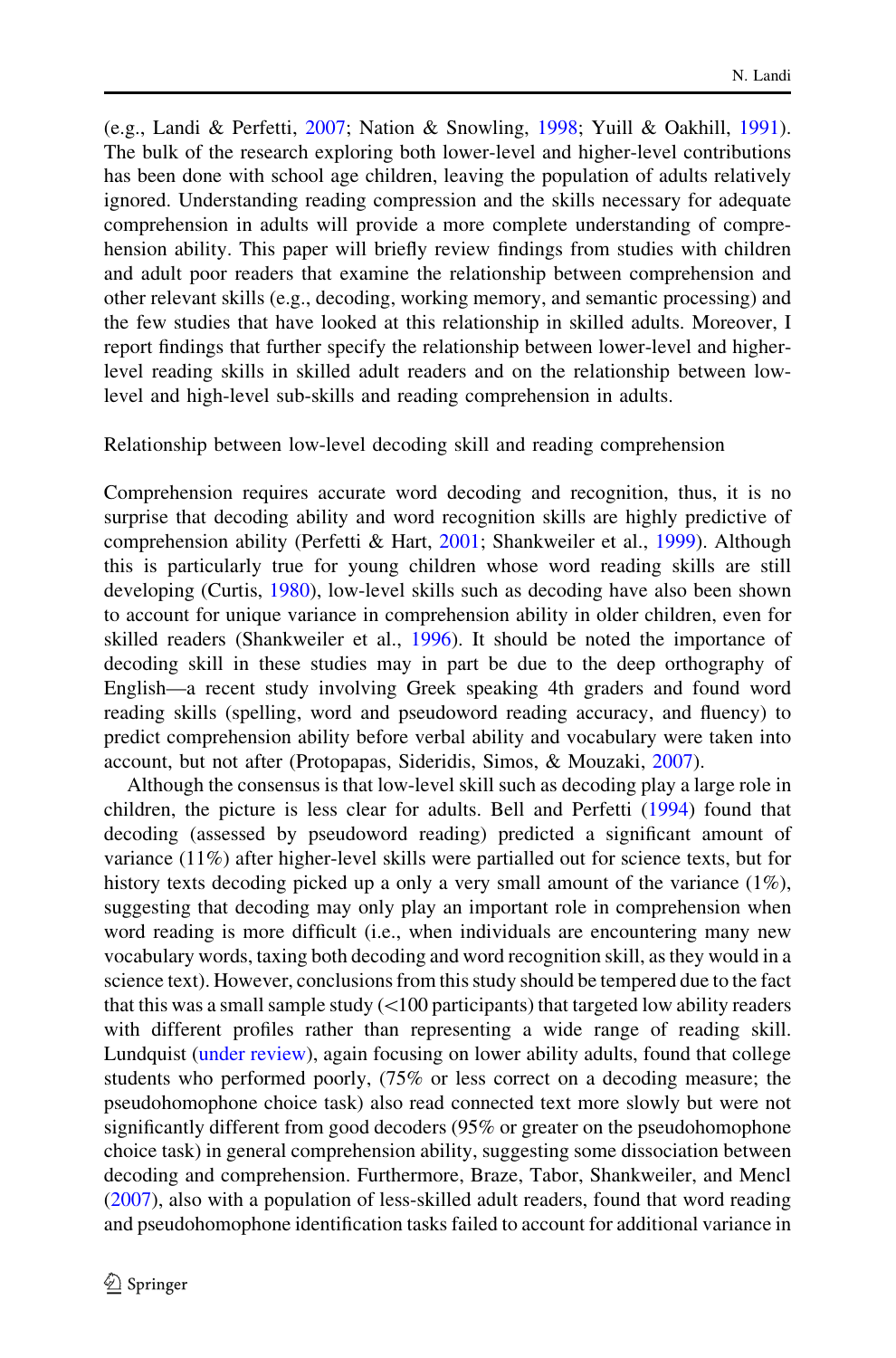reading comprehension after listening comprehension was taken into account, whereas pseudoword reading still accounted for significant (18%) variance. However, this relationship was greatly reduced (6%) after vocabulary was added to the model.

Research examining the relationship between reading skills in skilled adult readers is less common. Examining skilled readers is critical for providing information about the relationship between comprehension and other reading skills in the absence of any deficit that would put an obvious limit on comprehension ability. Perfetti and Hart [\(2001](#page-16-0)) report data from a factor analysis, which sought to examine the relationship among multiple reading skills in adult skilled, average, and poor comprehenders (using a three-way comprehension score mean split). The authors found partial dissociations between low-level skills such as spelling and elision and higher-level skills such as comprehension and vocabulary for all three groups of readers. However, they found that the pattern of factor loadings was different for the less skilled readers such that an additional factor was required to explain a comparable amount of variance—for poor readers, phonological skills (e.g., elision) loaded on a separate factor from lexical skills (e.g., word identification)—for skilled and average readers, these were combined on one factor. The authors suggest, that for more skilled readers, lexical-level factors and phonological factors are linked, whereas for poor readers they are separate. The authors did not conduct any follow-up analyses to determine the relative contributions of each of the sub-skills after accounting for basic skills such as decoding and IQ, thus it is difficult to determine the degree to which each of the skills tested contributed to reading comprehension ability. More recently, Jackson ([2005\)](#page-15-0) examined the relationship between academic skills (e.g., ACT) and a variety of reading measures among a small sample of highly skilled adult university students. She found that reading measures clustered into three independent components—decoding accuracy, reading speed, and text comprehension. This finding is consistent with those of Perfetti and Hart [\(2001](#page-16-0)), pointing towards a dissociation between comprehension and decoding abilities in more skilled readers. Interestingly, these findings indicate a unique role for reading speed/fluency that is separate from decoding ability among highly skilled readers. This dissociation has been previously suggested in work with less-skilled readers and individuals with dyslexia (e.g., Wolf et al.,  $2002$ ), but the contribution of fluency to comprehension has not been further investigated for skilled adult readers. One difficulty for interpreting Jackson's [\(2005](#page-15-0)) findings, as in the study reported by Perfetti and Hart [\(2001](#page-16-0)), is that she did not include any additional analyses (beyond the data reduction) in order to determine the degree to which decoding and fluency were able to predict comprehension ability after taking other measured skills into account.

Taken together, findings from studies that have investigated the relationship between multiple reading skills in children and adults indicate that the relationship between low-level reading skills and comprehension is dependent on the age and skill level of the participants. That is, for children and less-skilled readers low-level skills play a more prominent role in comprehension ability. However, although the studies that have examined skilled adult readers suggest a partial dissociation between comprehension and decoding it is difficult to determine the precise contribution of low-level skills to comprehension skill from these studies because regression models needed to examine partial contributions were not included.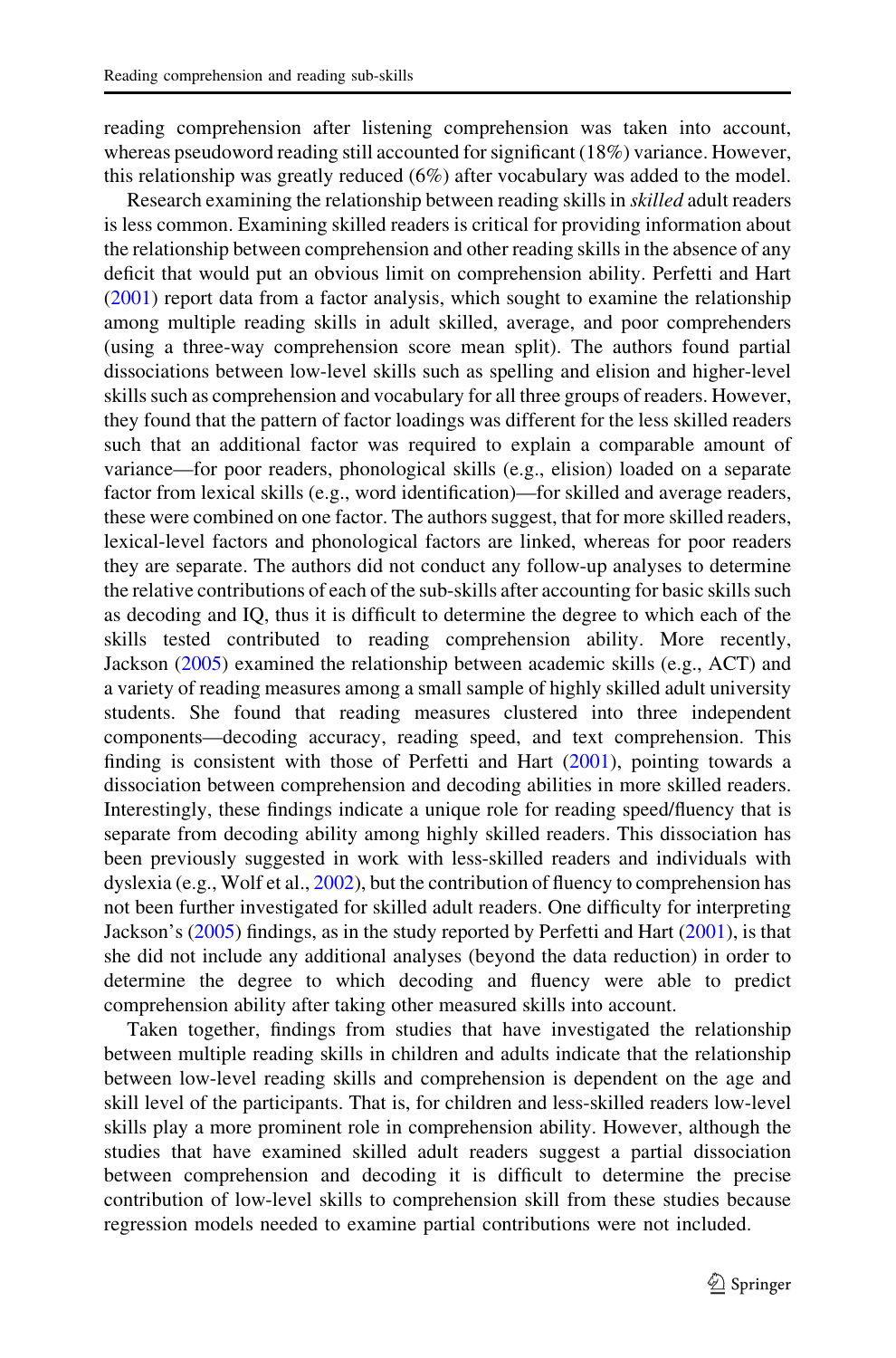Dissociation between comprehension and decoding in children

Skills other than decoding and word reading have been shown to predict comprehension in both children and adults. For example, skills such as the ability to hold information online in working memory, inference making, and comprehension monitoring have all been shown to be related to overall comprehension ability (see Perfetti, Landi, & Oakhill, [2005](#page-16-0) for a review of this research). One complexity for interpreting the relative contribution of these higher-level skills to comprehension ability is that the research that has focused on higher-level contributions to comprehension failure has often failed to include appropriate decoding measures (Perfetti, [1985;](#page-15-0) Perfetti & Lesgold, [1979;](#page-16-0) Perfetti, Marron, & Foltz, [1996](#page-16-0)). For example, studies often include a ''decoding'' test that requires word reading in context, yet, context has been shown to have a bootstrapping effect on reading ability (Perfetti & Hogaboam, [1975\)](#page-16-0). However, a growing body of work with children now has included appropriate decoding measures (word reading in isolation or non-word reading) and found reading and listening comprehension difficulties in some children with normal decoding abilities (Oakhill & Cain, [2000](#page-15-0); Oakhill, Cain, & Bryant, [2003;](#page-15-0) Stothard & Hulme, [1995\)](#page-16-0). Readers with this discrepancy are sometimes referred to as having Specific Comprehension Deficit (SCD), Specific Comprehension Impairment (SCI), or simply as poor comprehenders (see Perfetti et al., [2005\)](#page-16-0). Researchers estimate that readers with SCD make up as much as 10– 15% of readers in the seven to 8 year old age range (Stothard & Hulme, [1995\)](#page-16-0). Recent studies have demonstrated that this particular group of children have trouble generating text appropriate inferences (Oakhill  $\&$  Cain, [2000](#page-15-0)), monitoring their comprehension progress (Oakhill et al., [2003\)](#page-15-0), using relevant semantic information (Nation & Snowling, [1998\)](#page-15-0), processing syntactically complex sentences (Hagtvet, [2003\)](#page-15-0), and holding information online in working memory (Oakhill et al., [2003\)](#page-15-0), all despite adequate single word reading ability (see Nation, [2005](#page-15-0) for a review of these findings). In light of the controls for adequate decoding ability in these studies, differences in reading and listening comprehension ability, working memory, and semantic processing must be accounted for by some other mechanism.

It is important to note, when comparing these findings with studies that identify decoding as an important predictor of comprehension skill (e.g., Shankweiler et al., [1996\)](#page-16-0), that these studies test a relatively small percentage of the population of children who are specifically selected as having a discrepancy between decoding and comprehension. Thus, these findings are not inconsistent with findings of strong correlations between decoding and comprehension in school aged children however, they do suggest that the strong relationship between these two skills does not hold for all children. Of great importance to ongoing research is to further refine the nature of the discrepancy between decoding and comprehension that exists in some children and to determine the prevalence of this discrepancy over development. For example, Catts, Adolf, and Ellis Weismer ([2006\)](#page-14-0) provided a developmental assessment of children with comprehension impairment by specifically comparing reading skills of children identified as poor comprehenders to those identified as poor decoders in kindergarten, second, fourth, and eighth grade. They found that eighth grade poor comprehenders (older children than had previously been studied) had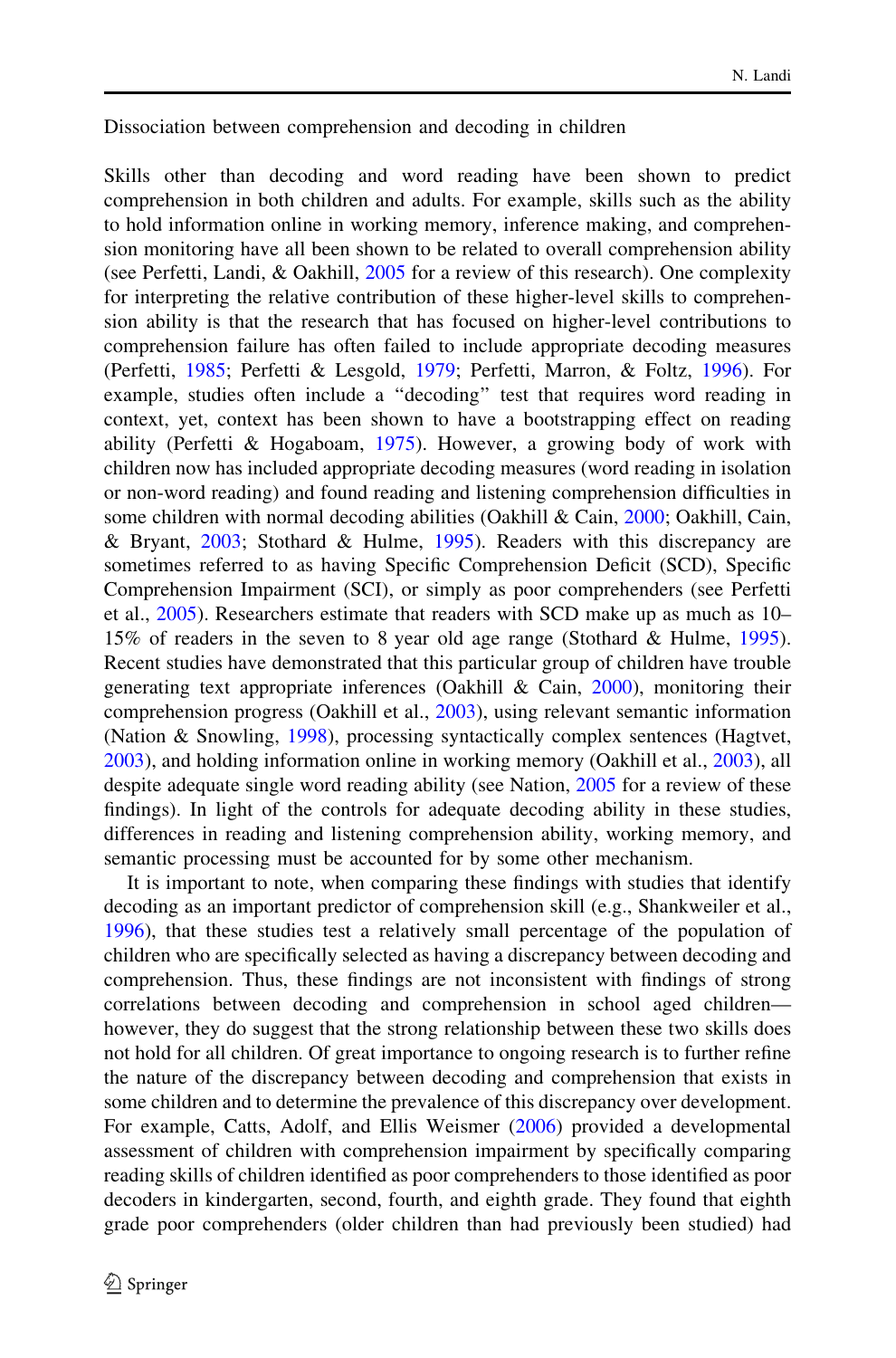deficits in language comprehension but not phonological processing (with the opposite pattern for poor decoders). Furthermore, they found that children identified as poor comprehenders or poor decoders in the younger grades, including kindergarten had very similar reading skill profiles—although the discrepancy was larger in the later grades, suggesting that the dissociation becomes more prominent once children have transitioned to fluent decoding.

The primary aim of the current study was to identify whether a similar dissociation between comprehension (and other high-level skills, such as vocabulary) and lowlevel reading skills (such as decoding) exists in the adult population—as in children with SCD, and if so, to determine the nature and prevalence of this discrepancy. Furthermore, I sought to determine the relative contribution of multiple reading subskills, including, decoding, spelling, and print exposure as well as general cognitive skills such as non-verbal IQ to reading comprehension skill in adult skilled readers. Evidence reviewed above from Braze et al. [\(2007](#page-14-0)) and Lundquist [\(under review\)](#page-15-0) suggests that decoding is not a good predictor of comprehension ability in adult less-skilled readers. Moreover, studies by Perfetti and Hart ([2001\)](#page-16-0) and Jackson [\(2005](#page-15-0)) are suggestive of a partial dissociation between comprehension and decoding. However, these studies (a) focused specifically on less-skilled readers, (b) had small sample sizes and/or (c) failed to include regression models to determine the relative contributions of low-level skills to reading comprehension ability. Moreover, none of these studies explicitly set out to determine whether a dissociation between lowlevel skills and high-level skills exists in adult readers.

#### Current study

The current study examined a very large database containing data from over 900 adult participants who took multiple reading tests designed to capture higher-level and lower-level reading abilities. In particular, I examined the factor structure of this database by determining which reading sub-skills (comprehension, vocabulary, decoding, and spelling) share the most variance. Additionally, I looked at the relationship between non-verbal IQ and experience (measured by print exposure) and these reading sub-skills. Furthermore, I report descriptive statistics that characterize the population of adult readers, including the frequency of adults who have discrepancies in their ability profiles. Finally, I also present data from regression models that quantify the contribution of higher-level and lower-level reading sub-skills as well as IQ to reading comprehension.

#### Methods

#### Participants

Nine hundred and twenty eight participants (Mean age  $= 20.17$ , SD  $= 3.69$ ) at a public university in the northeastern United States took a battery of skill assessments (described below) over the course of the 2004, 2005, and 2006 academic years. This assessment was part of an ongoing screening procedure that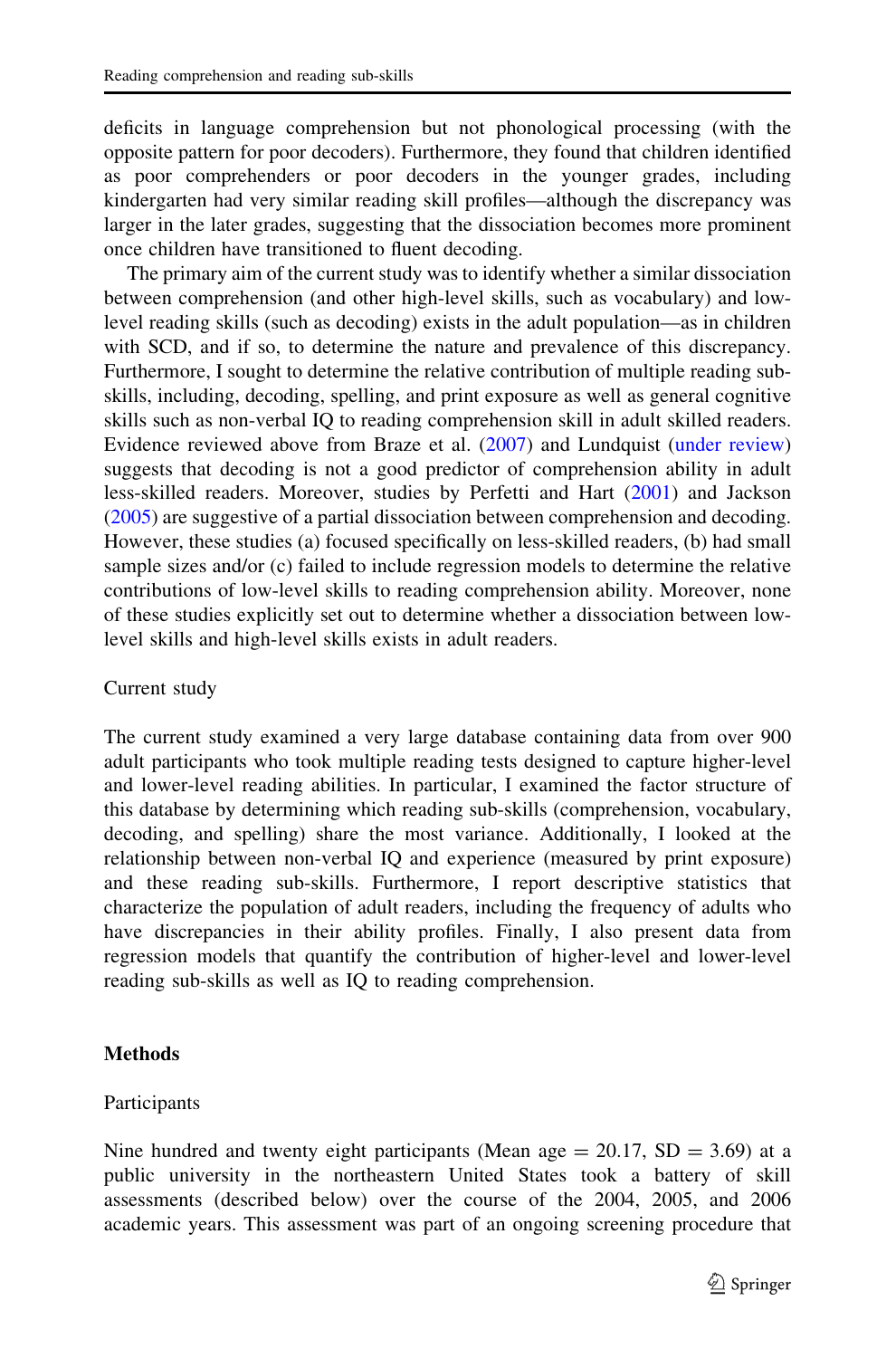was used for subject selection for participation in subsequent studies. Participants were recruited through the introductory psychology pool and through the university newspaper. All participants were native English speakers, with normal or corrected to normal vision. Subjects were screened for epilepsy, history of reading disability, and brain injury. Participants were compensated with credit required for completion of their introductory psychology class or with one payment of seven dollars.

## Procedure

The procedure for the study consisted of a series of skill assessments: All tests were given in paper and pencil format and were given in groups of approximately 25 participants. The Nelson–Denny (ND) vocabulary, ND comprehension, and Ravens Matrices tests were timed (see below) and participants were given the rest of a one and a half hour period to complete the other three tests. The tests and respective skills they measure are discussed in detail below.

## Measures

## Comprehension

The comprehension subtest of the Nelson and Denny ([1973](#page-15-0)) required participants to read a paragraph and answer questions about the content of that paragraph. Participants chose one of five possible answers to each of 36 questions. Participants were given 15 min to complete the task. Participants received one point for every question they answered correctly and they received a one-fifth point deduction for each question they answered incorrectly or left blank. By using an equal deduction for wrong and blank answers, both speed and accuracy were taken into account in one measure.

## Vocabulary

The vocabulary sub-test of the Nelson and Denny [\(1973](#page-15-0)) provided a word and asked the participant to select the correct definition from a list of five possible choices (participants repeat this procedure for each of 100 words). Participants were given seven and a half minutes to complete as many items as possible. As in the ND comprehension test, participants received one point for every question they answered correctly they received a one-fifth point deduction for each question they answered incorrectly or left blank.

## Print exposure

To measure print exposure we used the Author Recognition Test or ART (Stanovich & West, [1989](#page-16-0)), which consists of a list of names, many of which were names of common authors. The participant's task was to correctly identify the authors and avoid making false alarms to non-author foils. The test contained 80 items and was not timed. Participant performance was measured by  $d'$  (z transform of hits  $-z$ transform of false alarms).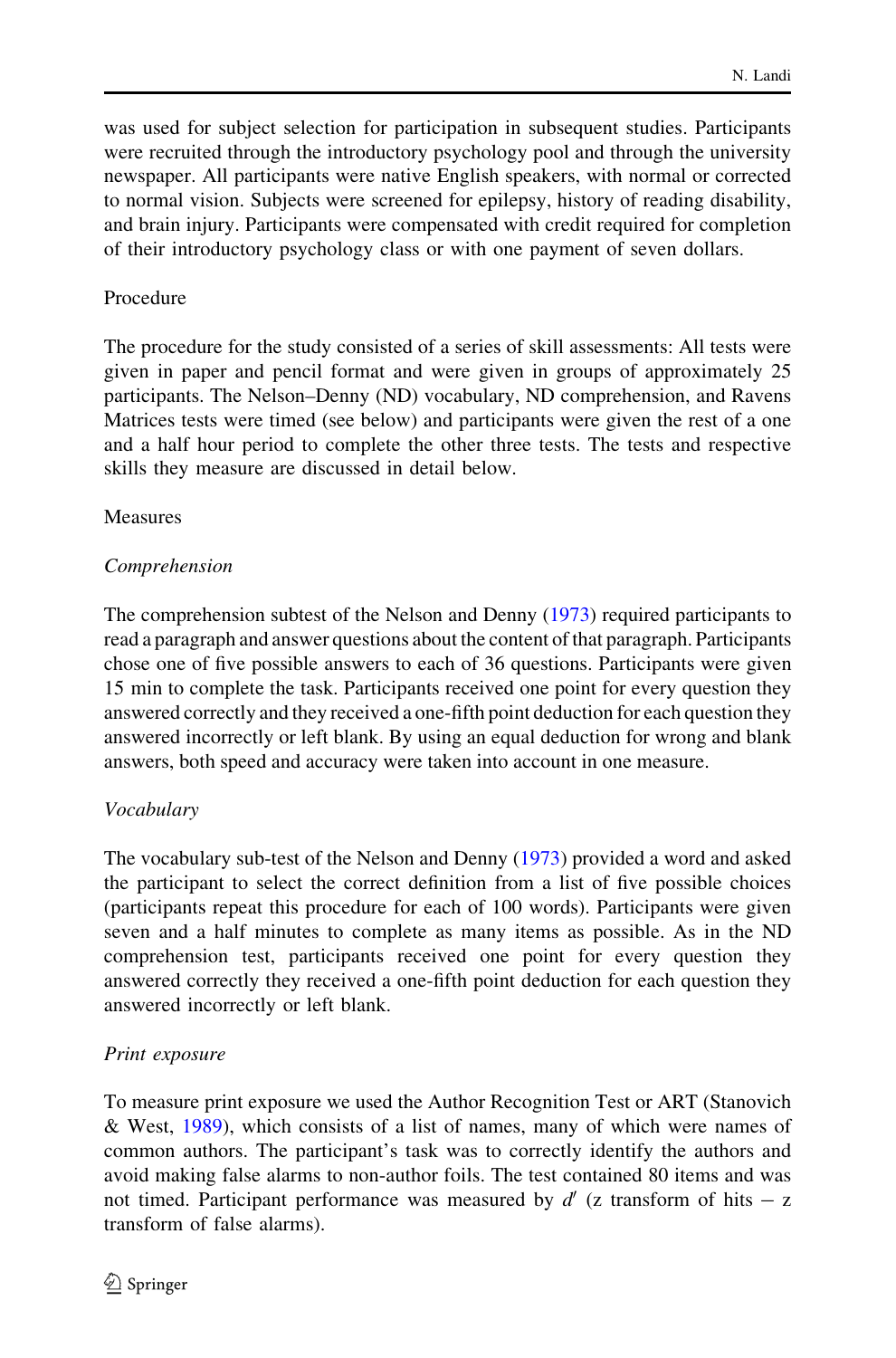## Decoding

To measure decoding ability of a large sample we used the pseudohomophone choice task (Olson, Forsberg, Wise, & Rack, [1994](#page-15-0)) which required participants to sound out written pseudo-words and answer whether or not they had the same pronunciation as a real word (e.g., audishon). The test contained 96 items and participants were not timed. The scoring method used for this test was a standard  $d'$  calculation. This test was used because it can be given in a large group setting. This test has been shown to correlate highly (.71) with the woodcock Johnson word attack measure, one of the most commonly used test of non-word decoding in the literature (Braze et al., [2007\)](#page-14-0).

## Spelling

The Baroff spelling test was used (see Frishkoff, Collins-Thomas, Perfetti, & Callan, [2008](#page-15-0); Perfetti & Hart, [2001\)](#page-16-0). This is a spelling discrimination task in which participants are presented with one correct and four incorrect spellings of irregular, easily misspelled words (e.g., nuisance, nuisence, newsance, newcense, newsince). Participant performance was measured by  $d'$ .

## Non-verbal IQ

To obtain a measure of general intelligence that would not rely on verbal skills an abbreviated version of the Ravens Advanced Progressive Matrices was used (Raven & Raven, [2003\)](#page-16-0). Participants were presented with a series of complex patterns and one incomplete pattern and were asked to find the missing part (select one of five choices) of the incomplete pattern. The test contained 18 total items (selected to represent the range of difficulty on the task), and participants were given 20 min to complete the test. This test was scored in the same manner as the ND vocabulary and comprehension tests with one point given for correct answers and a one-fifth point reduction taken for incorrect or blank answers. Again, as with the decoding measure, this test was chosen because it can be given in a group setting.

## Results

## Overall performance

There was a large range in performance for all of the assessments: Table [1](#page-7-0) shows descriptive statistics from all assessment measures.

## Correlations

Correlations between all measures were calculated. All correlations were significant (all  $p < .05$ ); however, some correlations were stronger that others (Table [2\)](#page-7-0). Significant correlations with comprehension ability, in order of correlation strength were: Vocabulary (.669), ART (.405), Spelling (.226), Ravens Matrices (.159), and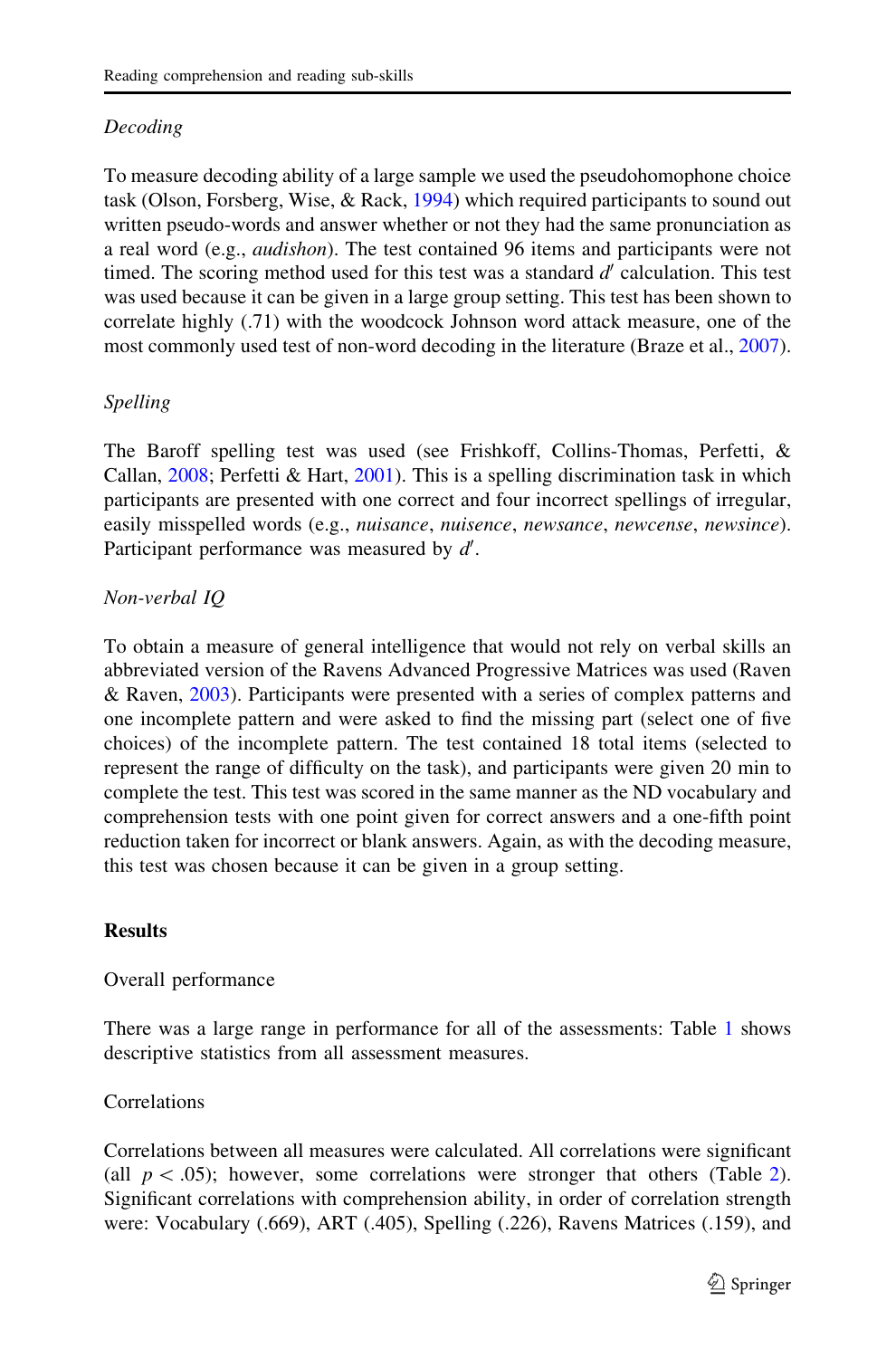|               | Minimum  | Maximum | M     | <b>SD</b> |
|---------------|----------|---------|-------|-----------|
| Age           | 18.00    | 49.00   | 20.17 | 3.69      |
| Vocabulary    | $-11.60$ | 96.40   | 41.99 | 18.50     |
| Comprehension | $-2.40$  | 36.00   | 18.61 | 7.28      |
| ART           | $-.13$   | .93     | .29   | .16       |
| Decoding      | $-.06$   | 1.02    | .73   | .19       |
| Spelling      | $-.71$   | 1.14    | .79   | .16       |
| Ravens        | $-2.25$  | 18.00   | 7.27  | 3.91      |
|               |          |         |       |           |

#### Table 2 Correlations between tasks

|               | Comprehension | ART      | Decoding | Spelling | Ravens   |
|---------------|---------------|----------|----------|----------|----------|
| Vocabulary    | $.669**$      | $.463**$ | $.181**$ | .298**   | $.167**$ |
| Comprehension |               | $.405**$ | $.092**$ | $.266**$ | .159**   |
| ART           |               |          | $.246**$ | $.336**$ | .068*    |
| Decoding      |               |          |          | .379**   | $.105**$ |
| Spelling      |               |          |          |          | .079*    |

 $* p < .05$  level

\*\*  $p < .01$  level

Decoding (.092). The correlation with decoding seems particularly low in this analysis; however, it is not inconsistent with other findings that have used the same test with a similar population. For example, Lundquist ([under review](#page-15-0)), report correlations between this specific test and comprehension that are below .2. This finding is also consistent with the relatively low correlation (.11) observed by Jackson [\(2005](#page-15-0)) between nonword reading [measured with the Test of Word Reading Efficiency (TOWRE)] and reading comprehension (Jackson, [2005](#page-15-0)). Higher correlations between decoding and comprehension are often seen in children for whom decoding is a nascent skill, but reports examining skilled adults suggest that these two skills are not necessarily strongly correlated. Braze et al. ([2007\)](#page-14-0) examined less-skilled adults and found a higher correlation between reading comprehension and the pseudohomophone choice task (.42), suggesting that for these individuals, who continue to struggle with reading, decoding may be a more significant factor.

#### Principal components analysis

<span id="page-7-0"></span>In order to better characterize the structure of the data, a more complex measure that captures higher order correlations was employed. A Principal components analysis (PCA) was conducted on the data using a Varimax rotation with a Kaiser normalization (orthogonal solution) and was followed up with a Promax rotation (oblique solution). Using Kaiser's [\(1960](#page-15-0)) stopping rule, only eigenvalues greater than one were considered for component identification (see Bryant & Yarnold, [1995](#page-14-0) for a review of PCA methods).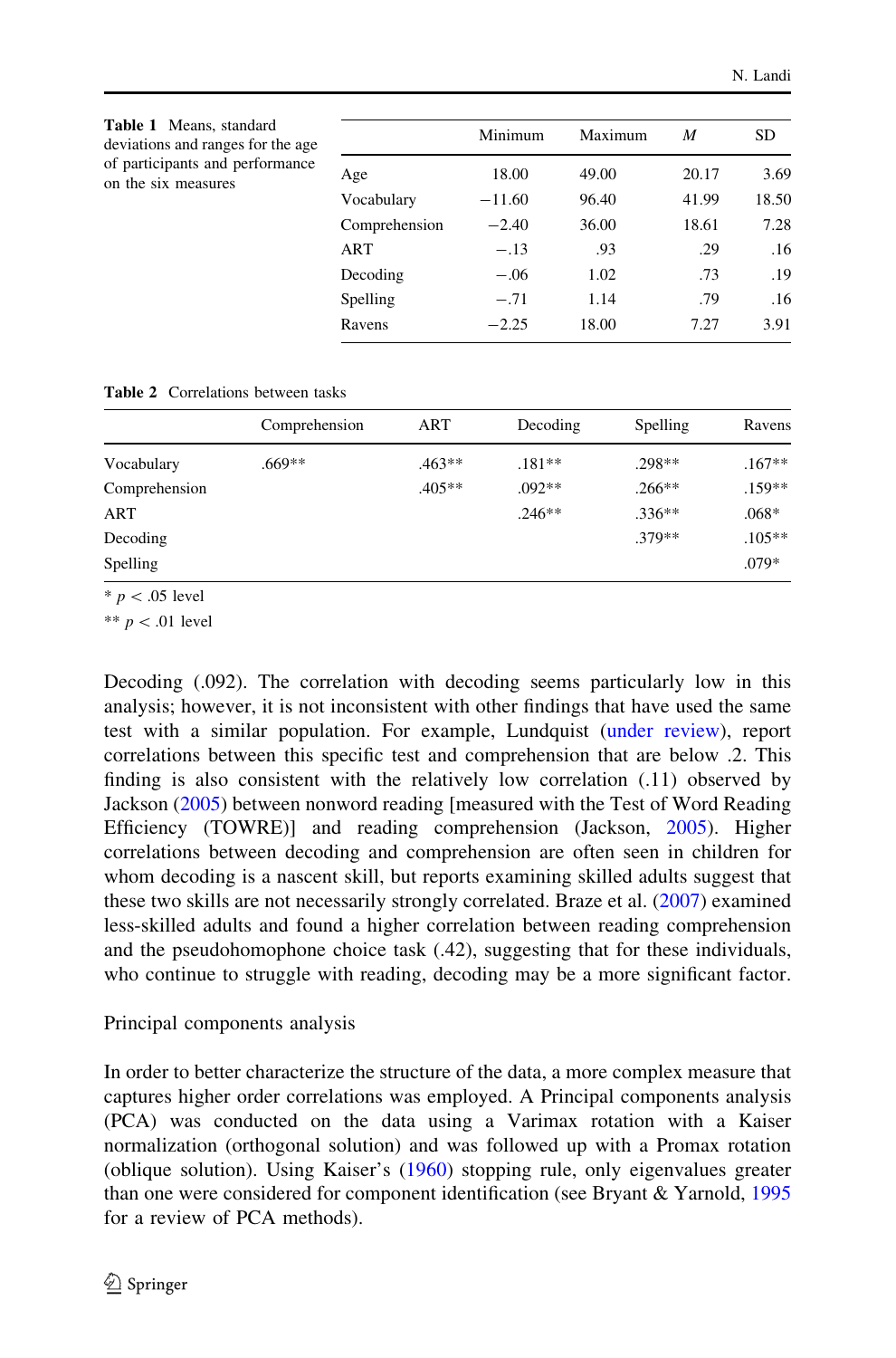| <b>Table 3</b> Results of a Varimax<br>rotated PCA with Kaiser<br>normalization |                    | Component1:<br>higher-level skills | Component 2:<br>lower-level skills |
|---------------------------------------------------------------------------------|--------------------|------------------------------------|------------------------------------|
|                                                                                 | ND comprehension   | .881                               | .025                               |
|                                                                                 | ND vocabulary      | .868                               | .139                               |
|                                                                                 | Author recognition | .608                               | .382                               |
|                                                                                 | Ravens matrices    | .297                               | .057                               |
|                                                                                 | Decoding           | .006                               | .864                               |
|                                                                                 | Spelling           | .265                               | .745                               |

The PCA, with a Varimax rotation, identified two components that together accounted for 68.2% of the variance (47.5% by the first, and 20.7% by the second). In this analysis a conservative cutoff of .5 (factor loadings of .5 or greater) was used for inclusion in a particular component.<sup>1</sup> In general, the larger the factor score of a variable (i.e., test), the more likely that variable is to ''belong'' to that component. However, for factors to be independent it is important that variables have a ''large'' loading only for one component (Bryant & Yarnold, [1995\)](#page-14-0).

In the first component (C1), comprehension, vocabulary, and author recognition had factor loadings greater than .5 (.869, .843, and .746, respectively), and decoding and spelling had factor scores lower than .5 (.059 and .225, respectively). In the second component (C2), Decoding and Spelling had factor scores greater than .5 (.847 and .743, respectively), and vocabulary, comprehension, and author recognition had factor scores lower than .5 (.157, .079, and .191, respectively; see Table [2](#page-7-0)). These results indicate that similar reading sub-skills underlie performance on comprehension, vocabulary and author recognition tests, and that these sub-skills are different from those reading sub-skills that underlie performance on decoding and spelling tasks. Furthermore, as Table [3](#page-8-0) reveals, spelling skills contributed somewhat more to C1 than decoding skills did and that vocabulary, and author recognition contributed somewhat more to C2 than comprehension did. A PCA with a Promax rotation (allows intercorrelations) confirmed the findings of the Varimax PCA. Two factors were identified that together accounted for 68% of the variance  $(47.5\%$  by the first factor and  $20.7\%$  by the second). In the first component, (C1), vocabulary, comprehension, and author recognition all had factor scores above .5 (.879, .866, and .745, respectively) and decoding and spelling sub-tests have factor scores below .5  $(-.084$  and .108, respectively). In the second component,  $(C2)$ , decoding and spelling had factor scores above .5 (.872 and .735, respectively). A low correlation of .27 between the two factors in the Promax rotation supports the orthogonality of the two factors.

Despite the moderate correlations between all of the tests, the separation of test performance into two components suggests that there are two broadly defined ''types'' of reading skill. This separation also suggests that the tests identified within a component tap somewhat similar skills and that the tests that lie across components tap somewhat different skills. One question that arises is: what are the

<span id="page-8-0"></span><sup>1</sup> Some researchers consider values of .3 to load on a component; importantly, there were no variables that would have changed components if we had observed cutoff of .3.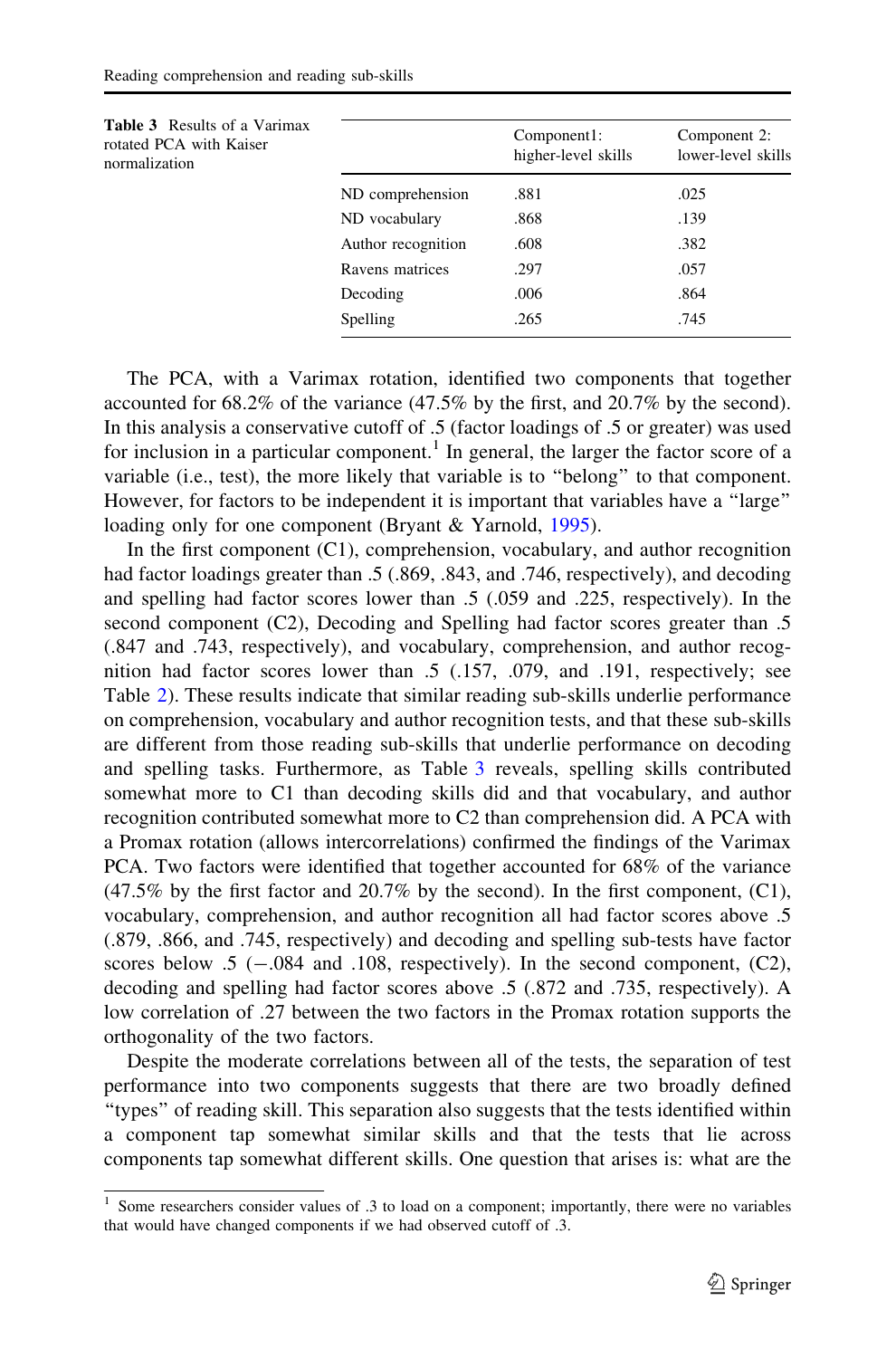percentages of participants that show a discrepancy between higher-level skills (C1) and lower-level skills (C2)? To investigate this question, two weighted factor composite scores were made for all participants by multiplying their normalized test scores (individual score  $-$  mean/SD) by the corresponding factor loading for each test and then averaging over tests (this was done for component one and for component two, thus providing a C1 score and a C2 score for each individual). For example, for each person's C1 score their vocabulary, comprehension, and ART scores were weighted more highly than their spelling and decoding scores, and vice versa for each person's C2 score. The scores for each person on each component were then plotted, and split by the mean score on both components to create four quadrants: high on both, low on both, high on one and low on two, and high on two and low on one (Fig. [1\)](#page-9-0). As would be expected, individuals who scored above average on both or below average on both of the components were in the majority. However, a number of people had a discrepancy between their two scores when a simple mean split was considered. In particular, 130 out of 928 people (14%) scored at or above average on C2 but below average on C1 and only 87 (9.3%) of the individuals tested had the reverse discrepancy. This number, however, is greatly reduced when I impose a harsher cutoff for discrepant characterization—if I only consider individuals who fall beyond .5 standard deviations from the normalized mean on each component, there are only three individuals with better C2 than C1



<span id="page-9-0"></span>Fig. 1 Shows the relationship between Component  $1(C1)$  and Component 2 (C2) scores for each participant. Component scores were created for all participants by multiplying their normalized test scores  $(individual score - mean/SD)$  by the corresponding factor loading for each test and then averaging over tests. The solid lines mark .5 standard deviations from the mean on each component. Numbers presented in the corner of each *quadrant* represent the number of individuals falling in each quadrant. Component 1 (C1) represents the C1 factor loading weighted composite score for vocabulary, comprehension, ART, decoding and spelling. Component 2(C2) represents the C2 factor loading, weighted composite score for comprehension, ART, decoding and spelling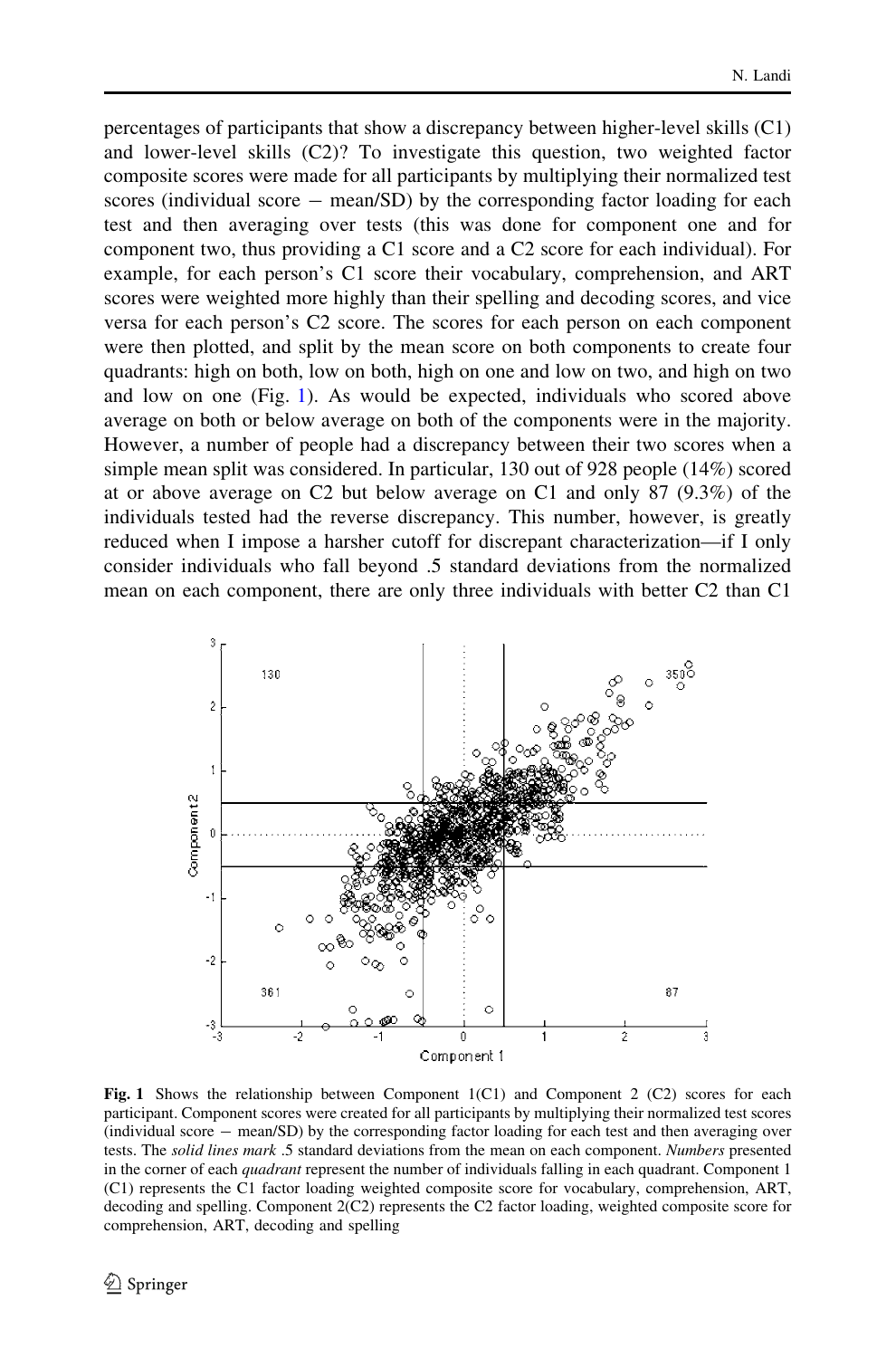performance and no individuals with the reverse discrepancy (see Fig. [1](#page-9-0)). This simple descriptive analysis suggests that within the adult population there are a number of individuals that have discrepant skill profiles (when a simple mean cutoff is used) and that there are somewhat more individuals with a discrepancy associated with poorer high-level skills and weaker low-level skills; however, the number of individuals with ''discrepant profiles'' in this sample is greatly reduced when a cutoff is used for discrepant classification. In sum, when component scores are used to assess discrepancy, there are not a large number of individuals with highly discrepant scores—in part this may reflect the multifaceted nature of these scores. Despite the relatively orthogonal, two-factor structure, some component skills were still more correlated with each other than others, moreover some skills loaded more clearly on one factor only than others (as can be seen in Tables [2,](#page-7-0) [3](#page-8-0)). Examination of the relationship between two scores alone (such as comprehension and decoding) may show more discrepancy; however, for the current analysis the primary concern was the relationship between high-level and low-level skills as defined by the PCA. Regression models in the next section further describe the relationship between individual skills.

#### Regression

A series of hierarchical regression analyses were conducted to determine any remaining contribution of low-level skills after accounting for vocabulary and print exposure. As Table [4a](#page-10-0) shows, vocabulary accounted for 45% of the variance, ART

| Variables                           | $R^2$ | Adjusted<br>$R^2$ | $R^2$<br>change | Sig.<br>$F$ change |
|-------------------------------------|-------|-------------------|-----------------|--------------------|
| (a) High level skills entered first |       |                   |                 |                    |
| 1. Vocabulary                       | .45   | .45               | .45             | .000               |
| 2. ART                              | .46   | .46               | .01             | .000               |
| 3. Decoding                         | .46   | .46               | .003            | .037               |
| 4. Spelling                         | .47   | .46               | .004            | .006               |
| 5. Ravens                           | .47   | .47               | .003            | .029               |
| (b) Low-level skills entered first  |       |                   |                 |                    |
| 1. Decoding                         | .008  | .007              | .008            | .005               |
| 2. Spelling                         | .07   | .07               | .06             | .000               |
| 3. Vocabulary                       | .46   | .45               | .39             | .000               |
| 4. ART                              | .47   | .46               | .01             | .000               |
| 5. Ravens                           | .47   | .47               | .003            | .029               |
| $(c)$ IQ entered first              |       |                   |                 |                    |
| 1. Ravens                           | .025  | .024              | .03             | .000               |
| 2. Vocabulary                       | .450  | .449              | .43             | .000               |
| 3. ART                              | .462  | .460              | .01             | .000               |
| 4. Decoding                         | .465  | .463              | .003            | .024               |
| 5. Spelling                         | .469  | .466              | .004            | .007               |

<span id="page-10-0"></span>Table 4 Regression analysis exploring the predictors of reading comprehension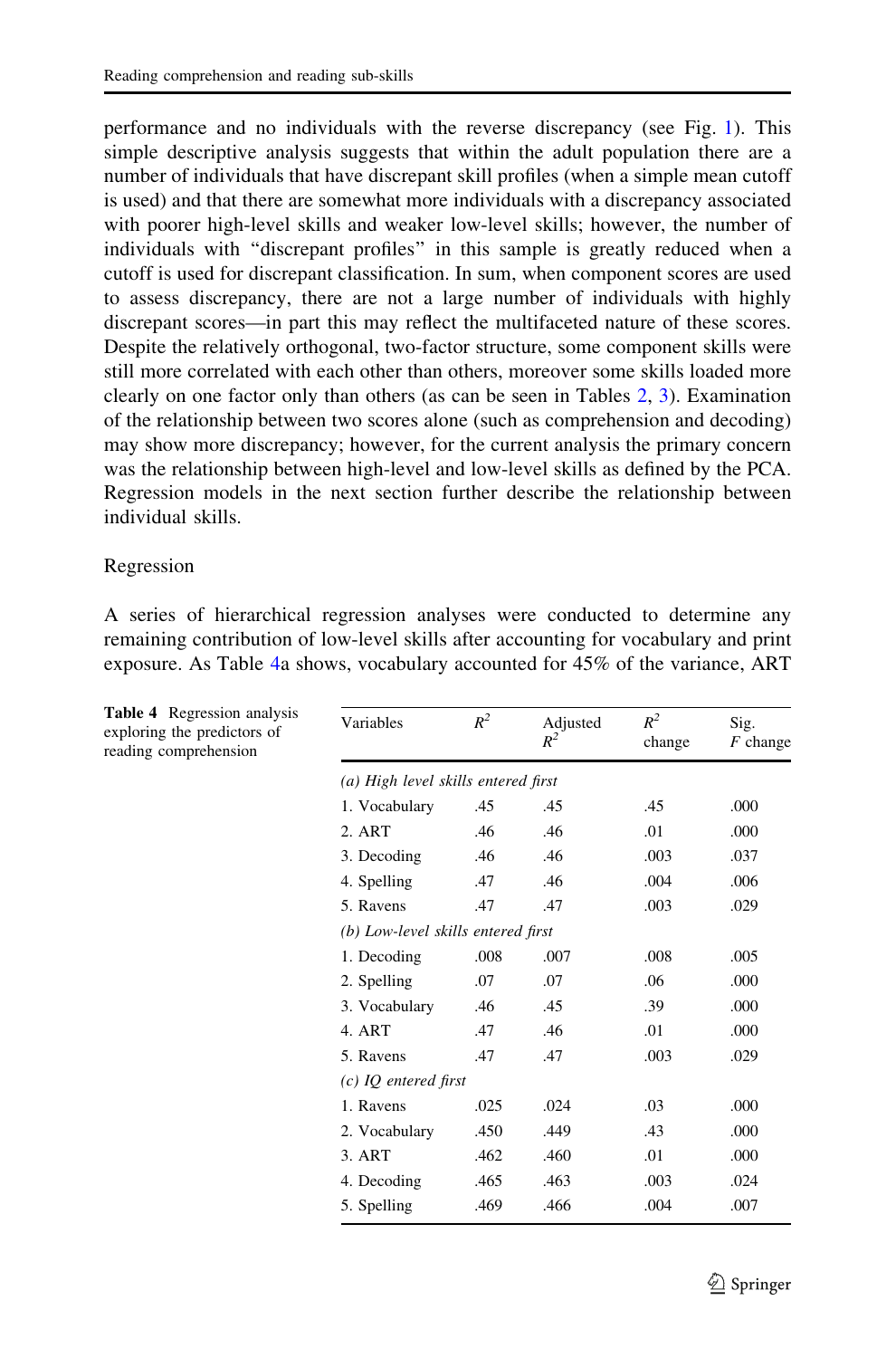only accounted for another 1.2% of the variance, and the lower-level skills of decoding and spelling (as well as the Ravens test) accounted for less than 1% of the variance. A second model was also tested, entering low-level skills first (Table [4b](#page-10-0)). Even when decoding is entered into the regression model first, it still accounted for less than  $1\%$  of the variance. Spelling accounted for 6%, vocabulary 44%, ART  $1\%$ , and Ravens  $\langle 1\% \rangle$ . These findings show that low-level skills such as decoding ability do not contribute very much to comprehension skill in this adult population. In this sample, this was true whether decoding was entered before or after high-level skills. One final model was analyzed entering IQ into the equation first (Table [4](#page-10-0)c). In this model IQ made a larger but still small (3%) contribution to comprehension ability. Predictions from low-level and high-level skills were similar to the first two models—vocabulary remained the strongest predictor of comprehension ability.

#### **Discussion**

These findings present evidence that adults' higher-level reading skills (comprehension and vocabulary) are partially dissociated from lower-level skills (spelling and decoding). This finding is consistent with Jackson [\(2005](#page-15-0)), Lundquist ([under](#page-15-0) [review](#page-15-0)), and Perfetti and Hart ([2001\)](#page-16-0). Moreover, print exposure clustered with higher-level skills, suggesting a strong relationship between experience and comprehension ability. Non-verbal IQ, however, was not associated with higherlevel reading or lower-level reading skills in this sample, suggesting that for skilled readers both lower-level reading skills and higher-level reading skills are independent of IQ.

Finally, the regression analyses suggest that decoding accounts for only a very small amount of the variance in comprehension ability  $(\langle 1\% \rangle)$  in this sample of adults, even when decoding is entered before higher-level skills. This result differs somewhat from that of Braze et al. ([2007](#page-14-0)) who found decoding to be a moderate predictor (accounting for 11%) of the variance before vocabulary was entered into the equation and a weak predictor (accounting for  $\sim$ 1%) after entering in vocabulary. One difference between the current study and theirs is that they specifically sought out participants that were likely to have poor literacy skills (most from community colleges) and the current population attended a traditional university. Moreover, this finding is also different from findings with young children who have reading difficulty (e.g., Shankweiler et al., [1999](#page-16-0)), that have identified a very high correlation (.79) between decoding and comprehension. This difference is consistent with the hypothesis that decoding has a larger impact on comprehension ability when overall reading ability is low (Bell & Perfetti, [1994\)](#page-14-0).

These results further support the hypothesis that word knowledge is critical for good comprehension. Vocabulary is the single best predictor of comprehension ability (accounting for approximately 40% of the variance in a hierarchical regression); it has the highest correlation with comprehension ability, and it clusters strongly with comprehension in the PCA. This result is consistent with the findings of Braze et al. ([2007\)](#page-14-0) and Lundquist ([under review](#page-15-0)) who also found vocabulary to be a strong independent predictor of comprehension skill in adults and with several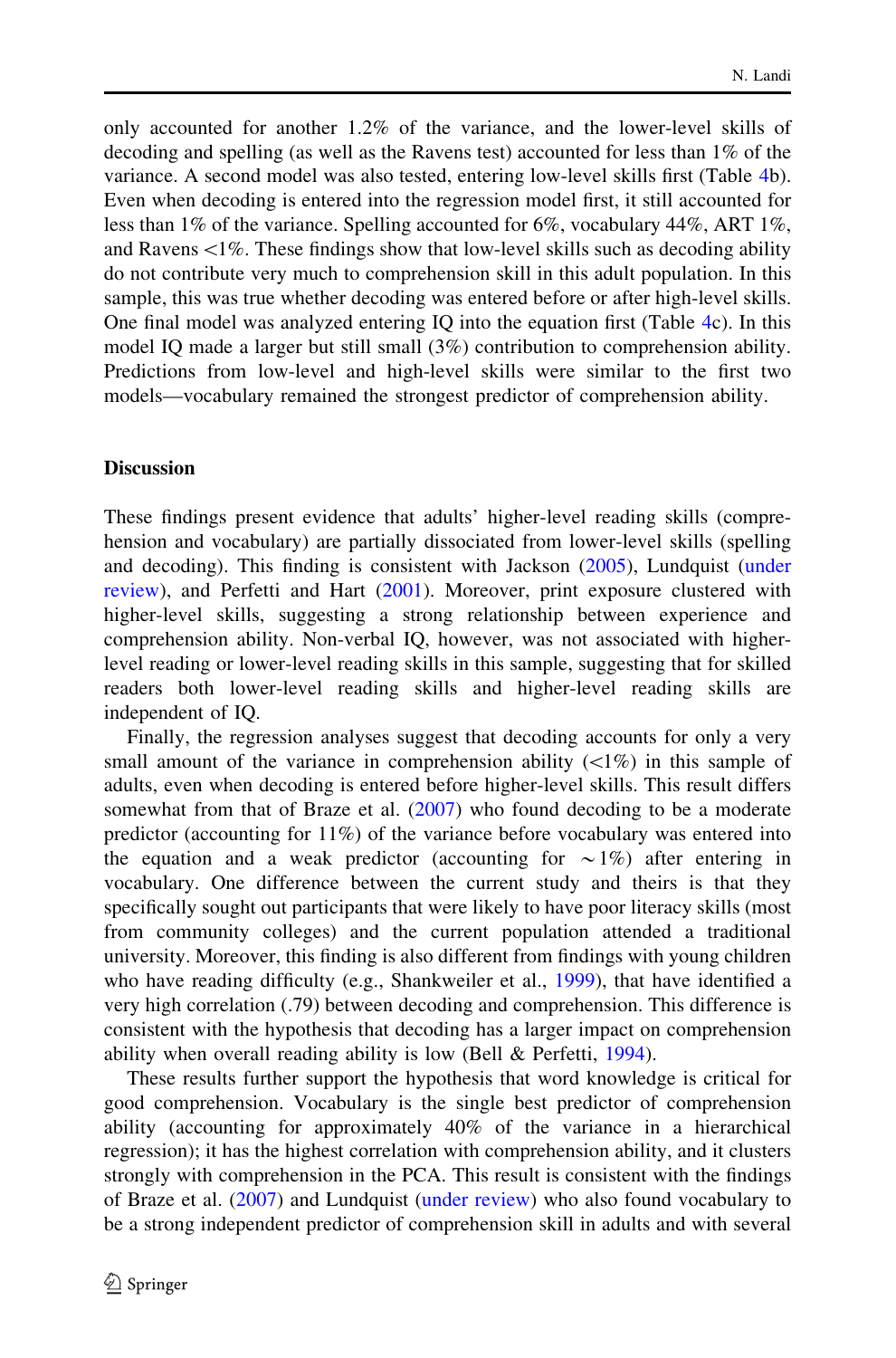studies with children that found high correlations between vocabulary knowledge and comprehension skill (Cunningham & Stanovich, [1991](#page-15-0); Catts et al., [2006;](#page-14-0) Nation & Snowling, [1998](#page-15-0) and in Greek, Protopapas et al., [2007](#page-16-0)). This relationship has been further refined in a recent study by Wagner, Muse, and Tannenbaum [\(2007](#page-16-0)) that specifically identified vocabulary breadth as critical for comprehension.

The current study did not reveal a large contribution from spelling ability  $(\langle 1\% \rangle)$ after decoding was taken into account or a large contribution from nonverbal IQ, which even when entered first only accounted for 3% of the variance in comprehension ability. When IQ was entered after either the low-level or highlevel skills it accounted for  $\langle 1\% \rangle$  of the variance. The fact that IQ was a poor predictor is consistent with other studies that look at predictors of comprehension ability (e.g., Cutting  $\&$  Scarborough, [2006\)](#page-15-0). However, this sample was relatively homogenous in terms of general cognitive ability—samples that include a broader range of skill level may find IQ to be a better predictor of comprehension ability.

It is important to note that the use of other tests may have produced somewhat different findings—there has been a significant amount of recent research on assessment of reading comprehension that suggests that the choice of a specific comprehension measure and even the general type of comprehension measure can have important implications for comprehension research (see Fletcher, [2006;](#page-15-0) Francis, Fletcher, Catts, & Tomblin, [2005](#page-15-0) for recent reviews of this literature). For example, Cutting and Scarborough ([2006\)](#page-15-0) have shown that the choice of reading comprehension measure has an impact on the measured relationship between comprehension and other skills. Specifically, they find that tests of comprehension do not all tap the same underlying language skills and cognitive processes and thus can be differentially influenced by particular skills. Moreover, Keenan and Betjemann [\(2006](#page-15-0)) investigated performance on the Gray Oral Reading Test (GORT), a common multiple choice comprehension measure, and found that children were above chance even when they did not actually read the passages. This suggests that many of the questions can be answered using prior knowledge alone and point out that students are likely to perform above their actual comprehension ability. Thus, the choice of a simple multiple choice comprehension test such as the GORT (and possibly other multiple choice/passage comprehension tests such as the Nelson–Denny) may not be ideal for assessing all aspects of comprehension skill. New models and tests of comprehension that are research based and are able to distinguish more accurately between sub-skills (e.g., the Diagnostic Assessment of Reading Comprehension [DARC]; August, Francis, Hsu, & Snow, [2006](#page-14-0)) will improve our ability to accurately assesses comprehension, and to distinguish comprehension from other reading skills such as decoding and fluency. The current data strongly support the need to test highlevel skills independently of low-level skills. In addition to tests like the DARC, which attempt to isolate sub-skills relevant for comprehension, data presented here support the framework proposed by Catts et al. ([2006\)](#page-14-0), based on the simple view of reading that suggests a system that classifies readers based on their relative strengths and weaknesses in both word recognition and comprehension.

Moreover, the decoding measure used in this study, the pseudohomophone choice task, may be a sub-optimal measure of decoding. A one-on-one administered test of difficult non-word reading may have been more challenging, thus, these data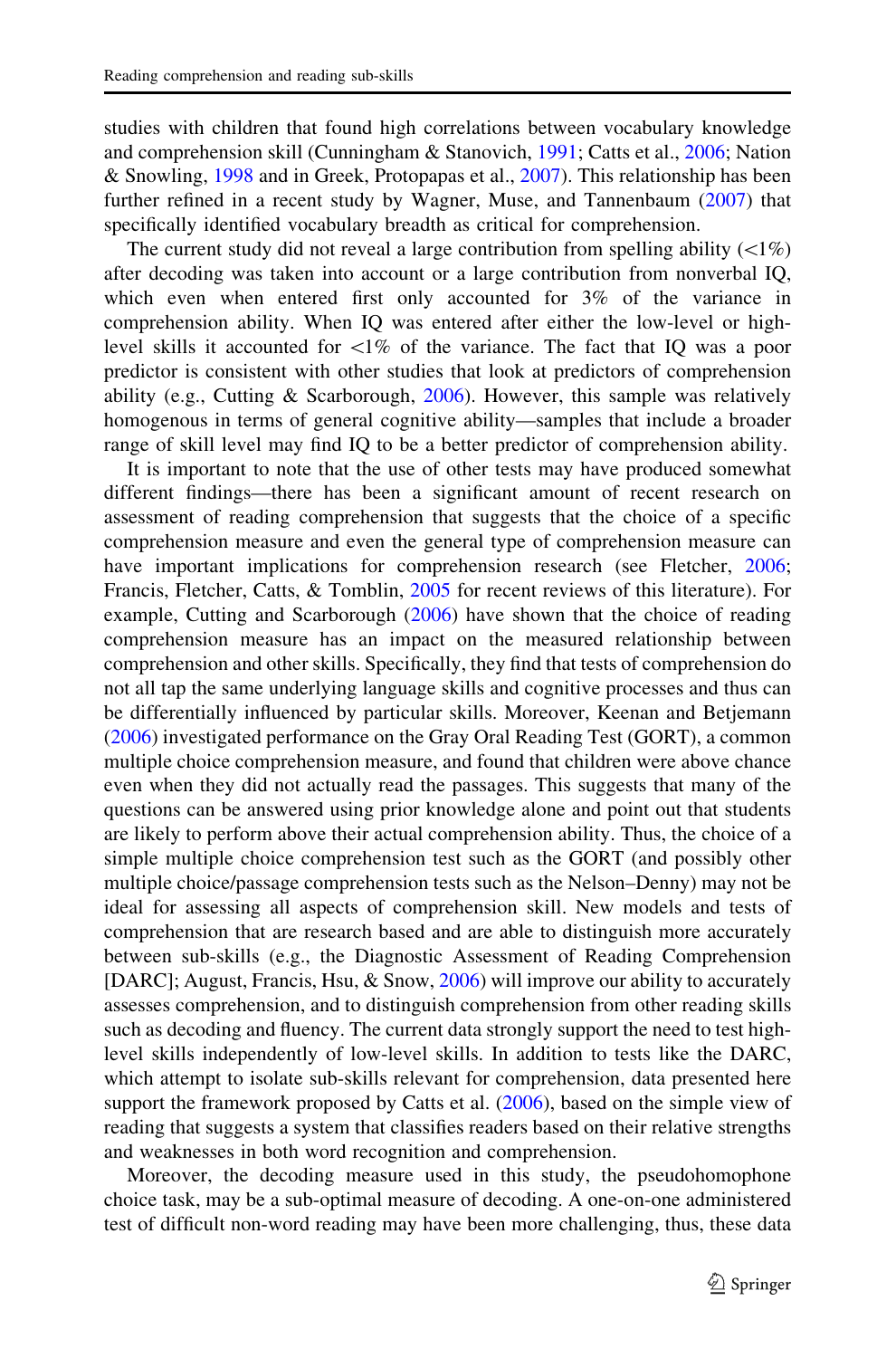may slightly underestimate the contribution of decoding. However, Jackson [\(2005\)](#page-15-0) used such a difficult nonword reading task with skilled adult readers and found similar strong dissociations between decoding and comprehension. Furthermore, as previously discussed in this article, the pseudohomophone choice task has been shown to correlate highly with other one-on-one tests such as the TOWRE (Braze et al., [2007](#page-14-0)).

Also note that the tests of comprehension and vocabulary used in this study are not necessarily pure measures of these respective skills; both require reading and include time as a factor in their analysis leaving open the possibility that fluency may affect performance on these tasks—but, if anything, this would likely have lead to an underestimation of the discrepancy between word decoding skill and comprehension. However, as Jackson ([2005](#page-15-0)) demonstrates, fluency is an important and potentially independent factor that contributes to comprehension skill. Thus, we cannot assume that fluency will pair with or be subsumed by measures of other lowlevel skills. The relationship between fluency, vocabulary, and comprehension, particularly in skilled readers, remains a complex one and further research is needed to examine the relationship between comprehension and fluency in this population. Furthermore, with respect to the vocabulary assessment used here, significant research suggests that vocabulary can be measured in multiple ways, and that breadth and depth of knowledge are meaningful distinctions that may differentiate reader's vocabulary abilities (e.g., Nagy & Herman, [1987](#page-15-0); Wagner et al., [2007\)](#page-16-0). Certainly these sub-components of vocabulary may make differential contributions to comprehension skill, particularly in terms of the role of general knowledge and inference making as well as semantic processing ability in comprehension. Greater examination of the multidimensional nature of vocabulary and comprehension will improve our understanding of the strong coupling of these skills.

Finally, the tests included in this battery are far from exhaustive; other than IQ, I did not examine additional skills that are likely to be important for reading comprehension, such as working memory, phonological analysis, semantic processing, fluency, and listening comprehension. This absence of other measures was due in part to the method of data collection, which was done in groups, in paper-pencil format in order to ensure a large sample size. These other skills likely contribute significantly to comprehension ability, depending on the particular population being tested (e.g., listening comprehension is one of the best predictors of reading comprehension; Cutting & Scarborough, [2006](#page-15-0); Gough & Tumner, [1986;](#page-15-0) Hoover & Gough, [1990\)](#page-15-0). However, some of these un-tested skills may be subsumed by higher-level skills like vocabulary. For example, recent work shows that working memory does not contribute to comprehension ability once vocabulary and decoding have been accounted for in children (Cutting & Scarborough, [2006\)](#page-15-0) and in adults (Braze et al., [2007](#page-14-0)). This may be due to the fact that working memory tasks tend to draw heavily on phonological processing (Waters & Caplan, [1996](#page-16-0)), and this variance is likely to be subsumed by decoding ability. Working memory tasks also draw heavily on semantic skills (Marshal & Nation,  $2003$ ) and this variance may be subsumed by vocabulary.

Taken together, these findings join other research showing that reading sub-skills other than decoding affect comprehension—and that in skilled adult readers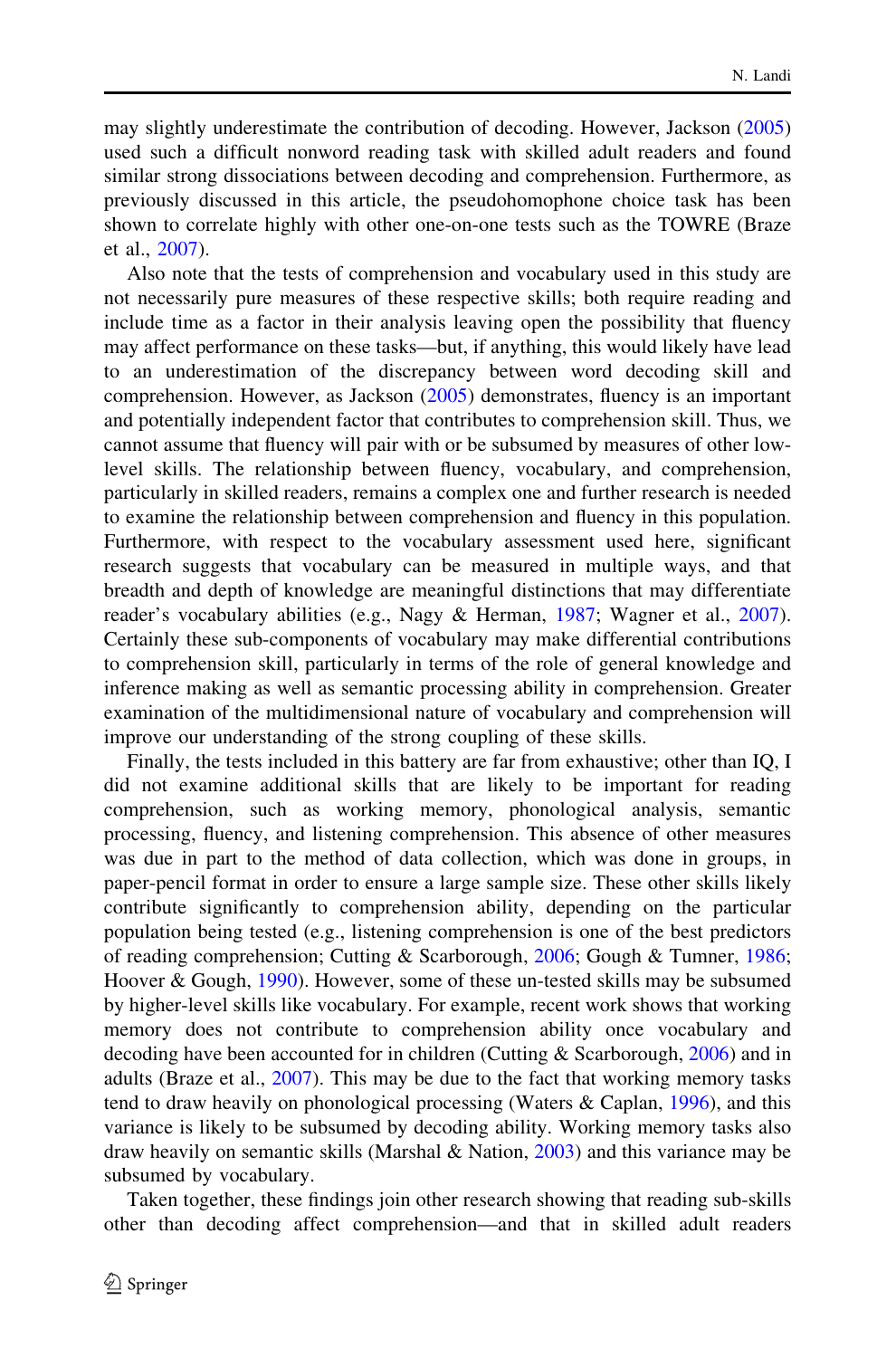decoding is not a good predictor of comprehension skill. These findings are consistent with theories that focus on various high-level sources of differences in comprehension skill (Gernsbacher, Varner, & Faust, [1990;](#page-15-0) Nation & Snowling, [1998;](#page-15-0) Oakhill et al., [2003](#page-15-0)). In addition to the demonstration of a dissociation between lower-level and higher-level reading skills, I also show that decoding and other low-level skills such as spelling make only a very small contribution to the prediction of comprehension skill, and that vocabulary is the best predictor of comprehension ability in skilled adult readers. Because of the importance of vocabulary in my analysis, the results are especially consistent with hypotheses that emphasize word meaning (Nation & Snowling, [1998\)](#page-15-0) or lexical quality (Perfetti, [2007;](#page-15-0) Perfetti & Hart, [2001](#page-16-0)) in comprehension, reinforcing the importance of lexical-semantic knowledge for adult readers with adequate decoding skills. However, future research is needed to tease apart the relationship between lexical-level semantics and comprehension level semantics, which incorporates pragmatics and syntax as well as the ability to integrate general knowledge with text and form a situation model. These findings are also largely consistent with the simple view of reading (Hoover  $\&$  Gough, [1990\)](#page-15-0), which posits that reading comprehension is the product of listening comprehension and decoding (see also Catts et al., [2006;](#page-14-0) Kirby & Savage, [2008](#page-15-0) for recent tests and interpretations of the theory). From this simple equation it follows that, factors that contribute to general comprehension will account for the remaining variance in reading comprehension skill after decoding has been accounted for; thus, when skilled readers (with good decoding skills) are the test population, these general comprehension skills will subsume most of the variance in reading comprehension. This paper adds to a growing body of literature that reinforces the need to better understand factors that contribute to comprehension skill. I also want to emphasize that these findings are consistent with the notion that for most adult readers, and many children who have passed the transition to fluency stage, decoding ability is not a limiting factor in reading comprehension skill.

Acknowledgments I thank Drs. Charles Perfetti, Kenneth Pugh, Stephen Frost, Daniel Mirman, W. Einar Mencl, Leonard Katz, and David Braze for their helpful comments, support and editorial assistance. This research was supported in part by the Institute of Education Sciences (IES), Award No. R305G020006A: ''Word learning and comprehension: New laboratory approach and classroom studies''.

#### References

- August, D., Francis, D. J., Hsu, H. A., & Snow, C. E. (2006). Assessing reading comprehension in bilinguals. The Elementary School Journal, 107, 221–238.
- Bell, L., & Perfetti, C. A. (1994). Reading skill: Some adult comparisons. Journal of Educational Psychology, 86, 244–255.
- Braze, D., Tabor, W., Shankweiler, D. P., & Mencl, E. W. (2007). Speaking up for vocabulary: Reading skill differences in young adults. Journal of Learning Disabilities, 40, 226–243.
- Bryant, F. B., & Yarnold, P. R. (1995). Principal-components analysis and exploratory and confirmatory factor analysis. In L. G. Grimm & P. R. Yarnold (Eds.), Reading and understanding multivariate statistics (pp. 99–136). Washington, DC: American Psychological Association.
- <span id="page-14-0"></span>Catts, H. W., Aldolf, S. M., & Ellis Weismer, S. (2006). Language deficits in poor comprehenders: A case for the simple view of reading. Journal of Speech language and Hearing, 49, 1278–1293.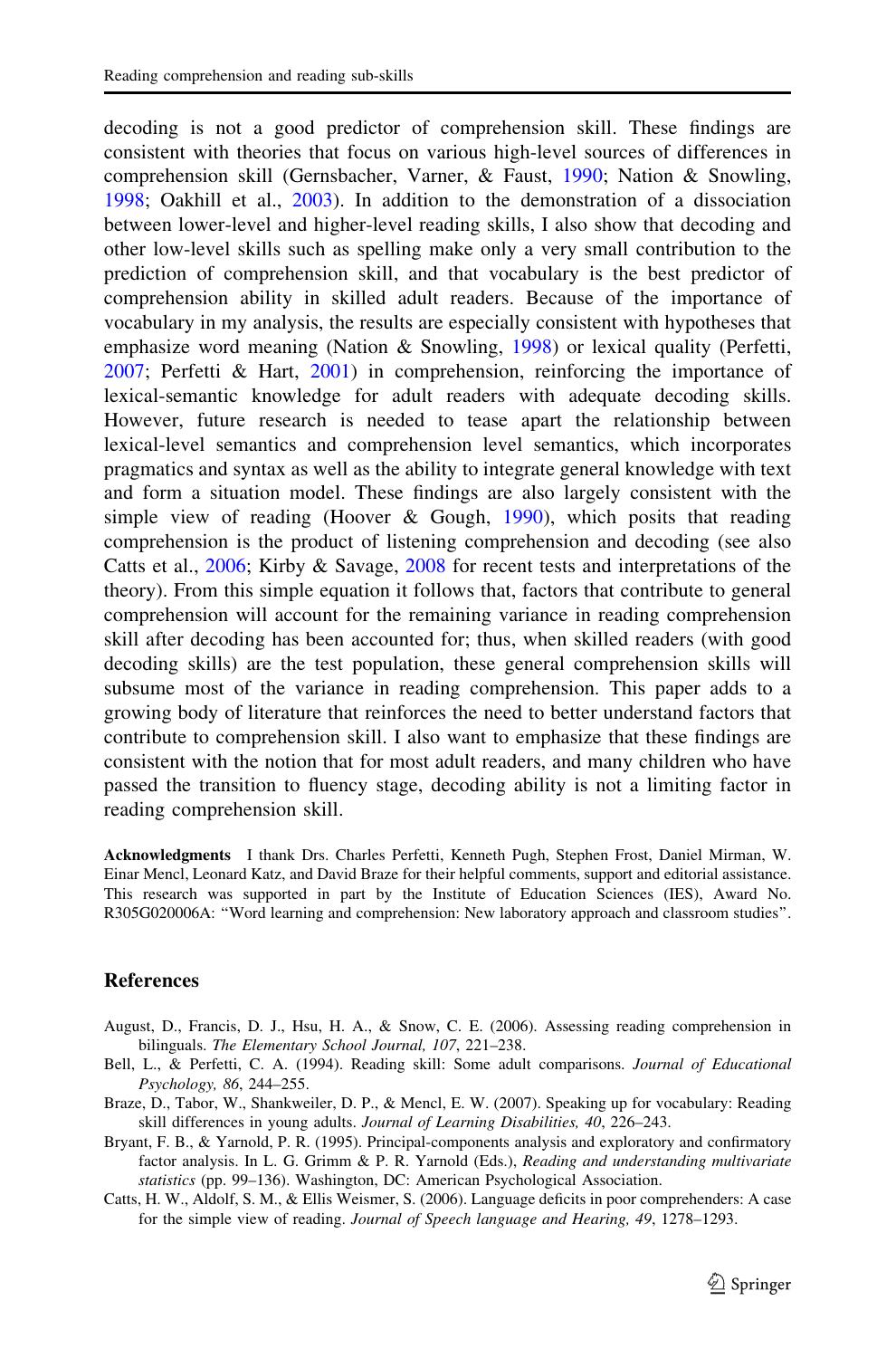- Cunningham, A. E., & Stanovich, K. E. (1991). Tracking the unique effects of print exposure in children. Associations with vocabulary, general knowledge and spelling. Journal of Educational Psychology, 83, 264–274.
- Curtis, M. E. (1980). Development of components of reading skill. Journal of Educational Psychology, 72, 656–669.
- Cutting, L. E., & Scarborough, H. S. (2006). Prediction of reading comprehension: Relative contributions of word recognition, language proficiency, and other cognitive skills can depend on how comprehension is measured. Scientific Studies of Reading, 10, 277–299.

Fletcher, J. M. (2006). Measuring reading comprehension. Scientific Studies of Reading, 10, 323–330.

- Francis, D. J., Fletcher, J. M., Catts, H., & Tomblin, B. (2005). Dimensions affecting the assessment of reading comprehension. In S. G. Paris & S. A. Stahl (Eds.), Children's reading comprehension and assessment (pp. 369–394). Mahwah, NJ: Lawrence Erlbaum Associates, Publishers.
- Frishkoff, G. A., Collins-Thomson, K., Perfetti, C. A., & Callan, J. (2008). Measuring incremental changes in work knowledge; experimental validation and implications for learning and assessment. Behavior Research Methods, 40, 907–925.
- Gernsbacher, M. A., Varner, K. R., & Faust, M. (1990). Investigating differences in general comprehension skill. Journal of Experimental Psychology. Learning, Memory, and Cognition, 16, 430–445.
- Gough, P. B., & Tumner, W. E. (1986). Decoding, reading, and reading disability. Remedial and Special Education, 7, 6–10.
- Hagtvet, B. E. (2003). Listening comprehension and reading comprehension in poor decoders: Evidence for the importance of syntactic and semantic skills as well as phonological skills. Reading and Writing, 16, 505–539.
- Hoover, W. A., & Gough, P. B. (1990). The simple view of reading. Reading and Writing, 2, 127–160.
- Jackson, N. E. (2005). Are University students' component skills related to their text comprehension and academic achievement? Learning and Individual Differences, 15, 113–139.
- Kaiser, H. F. (1960). Varimax solution for primary mental abilities. Psychometrika, 25, 153–158.
- Keenan, J. M., & Betjemann, R. S. (2006). Comprehending the gray oral reading test without reading it: Why comprehension tests should not include passage-independent items. Scientific Studies of Reading, 10, 363–380.
- Kirby, J. R., & Savage, R. S. (2008). Can the simple view deal with the complexities of reading? Literacy, 42, 75–82.
- Landi, N., & Perfetti, C. A. (2007). An electrophysiological investigation of semantic and phonological processing in skilled and less skilled comprehenders. Brain and Language, 102, 30–45.
- Lundquist, E. (under review). Phonological complexity, decoding, and text comprehension.
- Marshall, C. M., & Nation, K. (2003). Individual differences in semantic and structural errors in children's memory for sentences. Educational and Child Psychology, 20, 7–18.
- Nagy, W., & Herman, P. (1987). Breadth and depth of vocabulary knowledge: Implications for acquisition and instruction. In M. G. McKeown & M. Curtis (Eds.), The nature of vocabulary acquisition (pp. 19–36). Hillsdale, NJ: Erlbaum.
- Nation, K. (2005). Reading comprehension difficulties. In M. J. Snowling & C. Hulme (Eds.), The science of reading (pp. 248–265). Oxford: Blackwell Publishing.
- Nation, K., & Snowling, M. J. (1998). Semantic processing and the development of word-recognition skills: Evidence from children with reading comprehension difficulties. Journal of Memory and Language, 39, 85–101.
- Nelson, M. J., & Denny, E. C. (1973). The Nelson-Denny reading test. Boston, MA: Houghton Mifflin Company.
- Oakhill, J., & Cain, K. (2000). Children's difficulties in text comprehension: Assessing causal issues. Journal of Deaf Studies and Deaf Education, 5, 51–59.
- Oakhill, J. V., Cain, K., & Bryant, P. E. (2003). The dissociation of word reading and text comprehension: Evidence from component skills. Language and Cognitive Processes, 18, 443–468.
- Olson, R., Forsberg, H., Wise, B., & Rack, J. (1994). Measurement of word recognition, orthographic, and phonological skills. In G. R. Lyon (Ed.), Frames of reference for the assessment of learning disabilities: New views on measurement issues (pp. 243–277). Baltimore: Paul H. Brookes Publishing Co.
- Perfetti, C. A. (1985). Reading ability. New York: Oxford Press.
- <span id="page-15-0"></span>Perfetti, C. A. (2007). Reading ability: Lexical quality to comprehension. Scientific Studies of Reading, 11, 357–383.